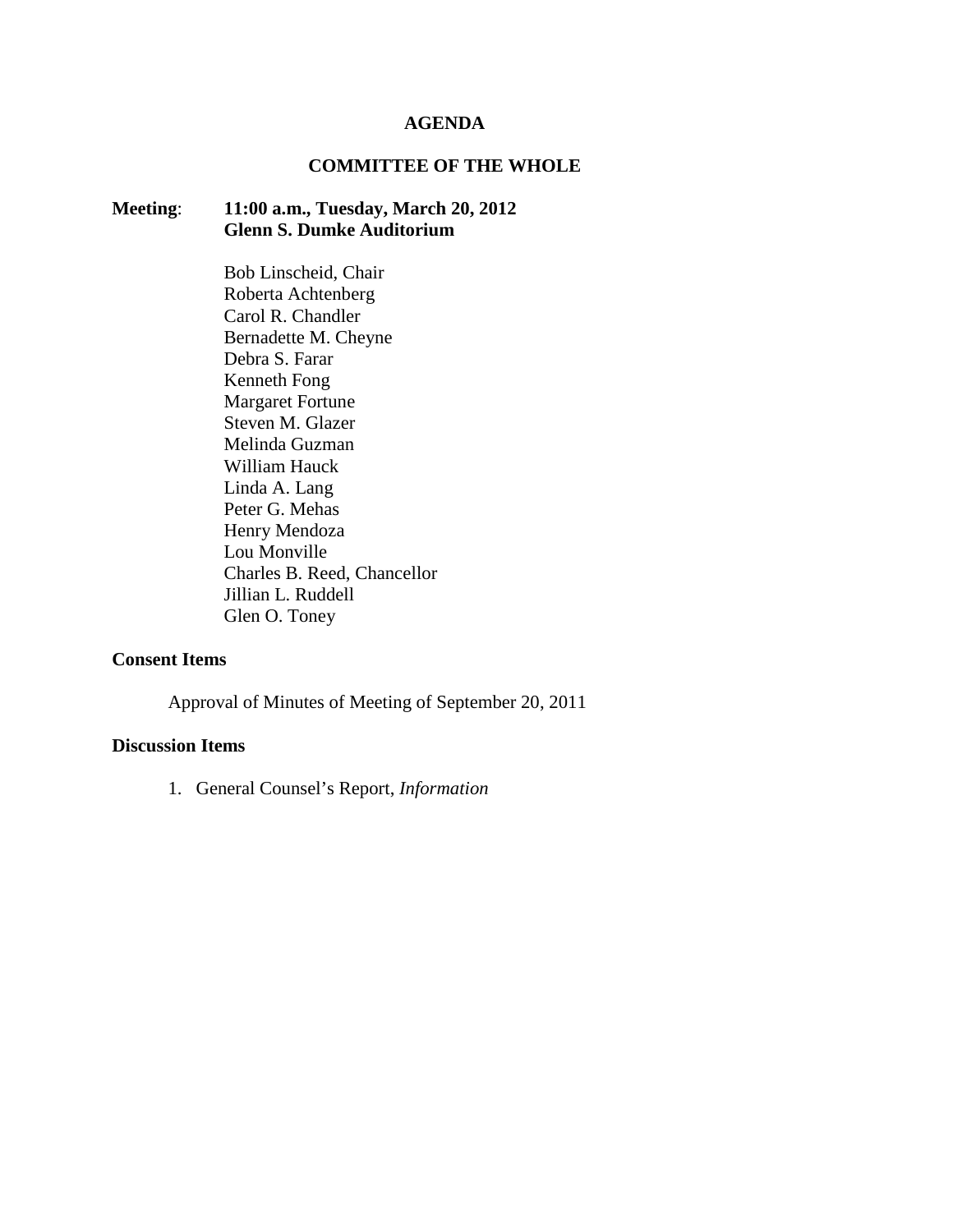## **MINUTES OF MEETING OF COMMITTEE OF THE WHOLE**

**Trustees of The California State University Office of the Chancellor Glenn S. Dumke Conference Center 401 Golden Shore Long Beach, California**

**Tuesday, September 20 2011**

#### **Members Present**

Herbert L. Carter, Chair Bob Linscheid, Vice Chair Roberta Achtenberg Carol R. Chandler Bernadette Cheyne Debra S. Farar Kenneth Fong Margaret Fortune Steven M. Glazer William Hauck Hsing Kung Linda Lang Peter G. Mehas Lou Monville Charles B. Reed, Chancellor Jillian L. Ruddell Glen O. Toney

#### **Approval of Minutes**

Chair Carter, hearing no objections, approved the minutes of March 22, 2011.

## **General Counsel's Report**

General Counsel Helwick presented her semi-annual update on legal issues facing the CSU, summarizing the litigation and claim statistic trends of the last six-month period.

There were no questions or further comments. Chair Carter thanked General Counsel Helwick for her report.

The meeting adjourned**.**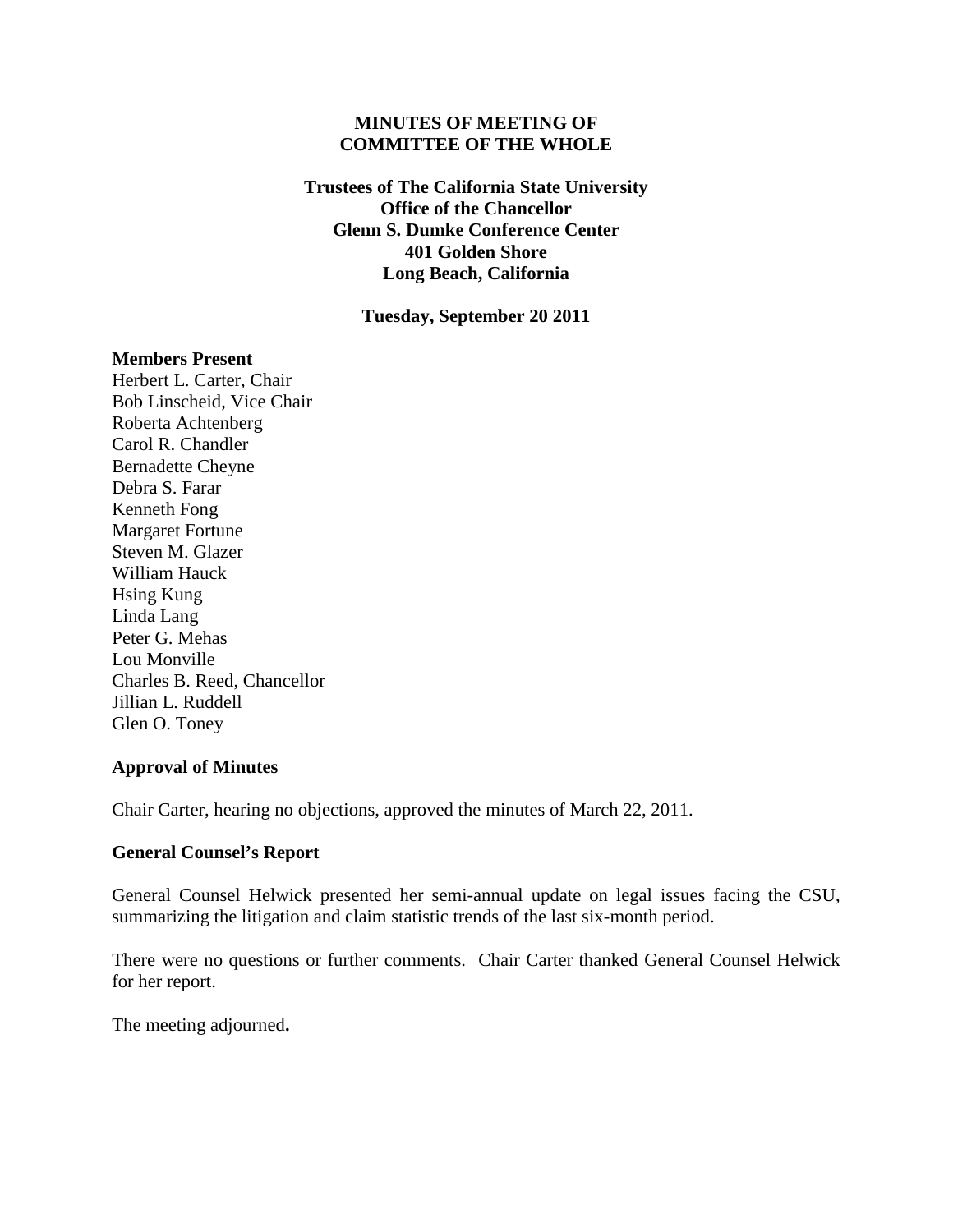**Information Item** Agenda Item1 March 19-20, 2012 Page 1 of 10

## **COMMITTEE OF THE WHOLE**

**General Counsel's Report**

#### **Presentation By**

Christine Helwick General Counsel

This is the semi-annual report on the status of significant litigation confronting the CSU, and administrative hearing results that impact the CSU system. It is presented for information.

#### **Litigation**

"Significant litigation" for purposes of this report is defined as: (1) having the potential for a systemwide impact on the CSU; (2) raising significant public policy issues; (3) brought by or against another public agency; or (4) litigation which, for other reasons, has a high profile or is likely to generate widespread publicity. *New information since the date of the last report is printed in italics.*

The cases contained in this report have been selected from *59* currently active litigation files. CSU is the plaintiff and seeking relief in *one* of those cases.

#### **New Cases**

*Bates v. CSU*

*Los Angeles County Superior Court*

*Robert Bates, a CSULA student, claims that the adjournment of the Board of Trustees to an alternative meeting room after disruption at the November 16, 2011 meeting was in violation of the Bagley-Keene Open Meeting Act. In December 2011, the court denied plaintiff's request for a preliminary injunction to reverse the actions taken by the Board in that session. The case is in the discovery phase.*

#### *CSU v. Clark, et al.*

*Santa Clara County Superior Court*

*CSU filed this complaint for breach of contract and negligence against the architect and general contractor for plumbing repair and replacement costs as a result of leaks that have occurred at SJSU's Campus Village dormitory complex. Construction was completed in 2005. CSU has repaired or replaced major portions of the plumbing system with final repair work scheduled for summer 2012. The case is in the pleading stage.*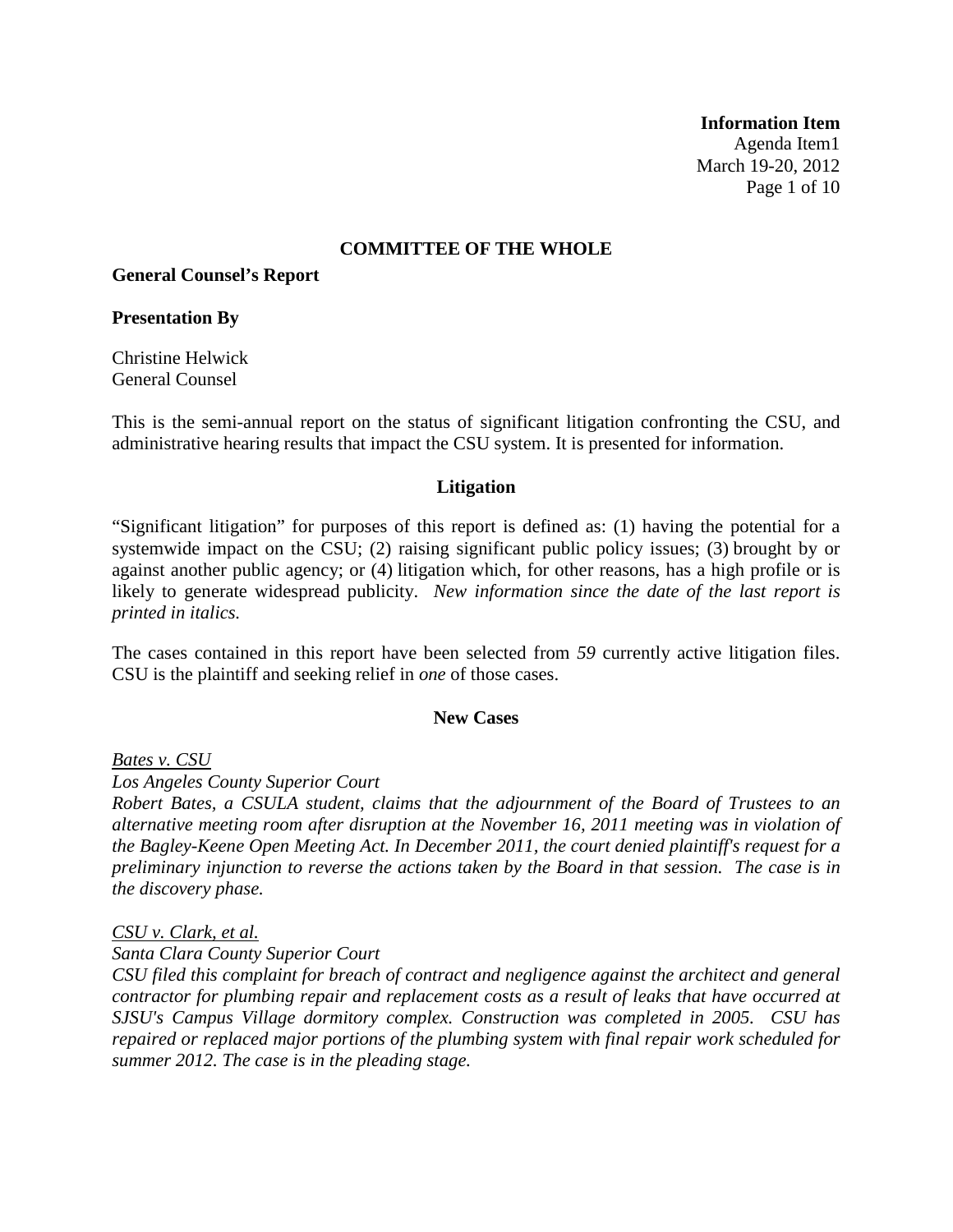Whole Agenda Item 1 March 19-20, 2012 Page 2 of 10

## *Keep Fort Ord Wild v. County of Monterey, et al.*

#### *Monterey County Superior Court*

*Keep Fort Ord Wild filed a petition against the Fort Ord Reuse Authority and the County of Monterey alleging that they failed to comply with the California Environmental Quality Act in connection with a proposed roadway project. Keep Fort Ord Wild also named CSUMB as a party in the lawsuit because a portion of the roadway is on property that will be deeded to the campus sometime in the future. The case is in the pleading phase.*

### *Lane v. CSU, et al.*

#### *San Luis Obispo County Superior Court*

*Donna Lane is a member of the Cal Poly Presidential Advisory Board, and was injured on May 2, 2010, when she fell off the Cal Poly Performing Arts Center stage while attending an advisory board function. The insurance carrier for the Performing Arts Center has accepted CSU's tender of defense for this lawsuit.* 

### *Naghash v. CSU, et al.*

### *Sacramento County Superior Court*

*Ashley Naghash, a freshman at CSU Sacramento, alleges that she was sexually assaulted in a campus dormitory by a fellow student after she had consumed numerous alcoholic beverages. She claims that CSU failed to prevent the incident from occurring and failed to provide adequate protection in the dorm. The CSU filed a motion to dismiss the complaint. A hearing has been scheduled for May 25, 2012.*

## *Ramey v. CSU Los Angeles, et al.*

#### *Los Angeles County Superior Court*

*Lauri Ramey, a white female, alleges that she was discriminated against when she was hired as a tenured associate professor at CSULA, because she was paid less than an African American male professor hired at the same time. The African American male had more teaching experience. While Ramey was later promoted to full professor, and the African American male professor remained an associate professor, he was still paid more than her. She complained about this perceived wage discrepancy, and now claims that she is the victim of both discrimination and retaliation. The EEOC found in her favor, but did not pursue the case. The case is in the discovery phase.*

## *Sanchez-Graves v. CSU, et al.*

## *San Bernardino Superior Court*

*Yvonne Sanchez-Graves was a student in an Outdoor Education class at CSU Northridge that participated in a field trip to Joshua Tree National Park. As the group was preparing dinner, one of the gas camping stoves lit by a faculty member flamed up and plaintiff was significantly burned. The faculty member, Alan Wright, is also a named defendant. The case is in the initial pleading stage.*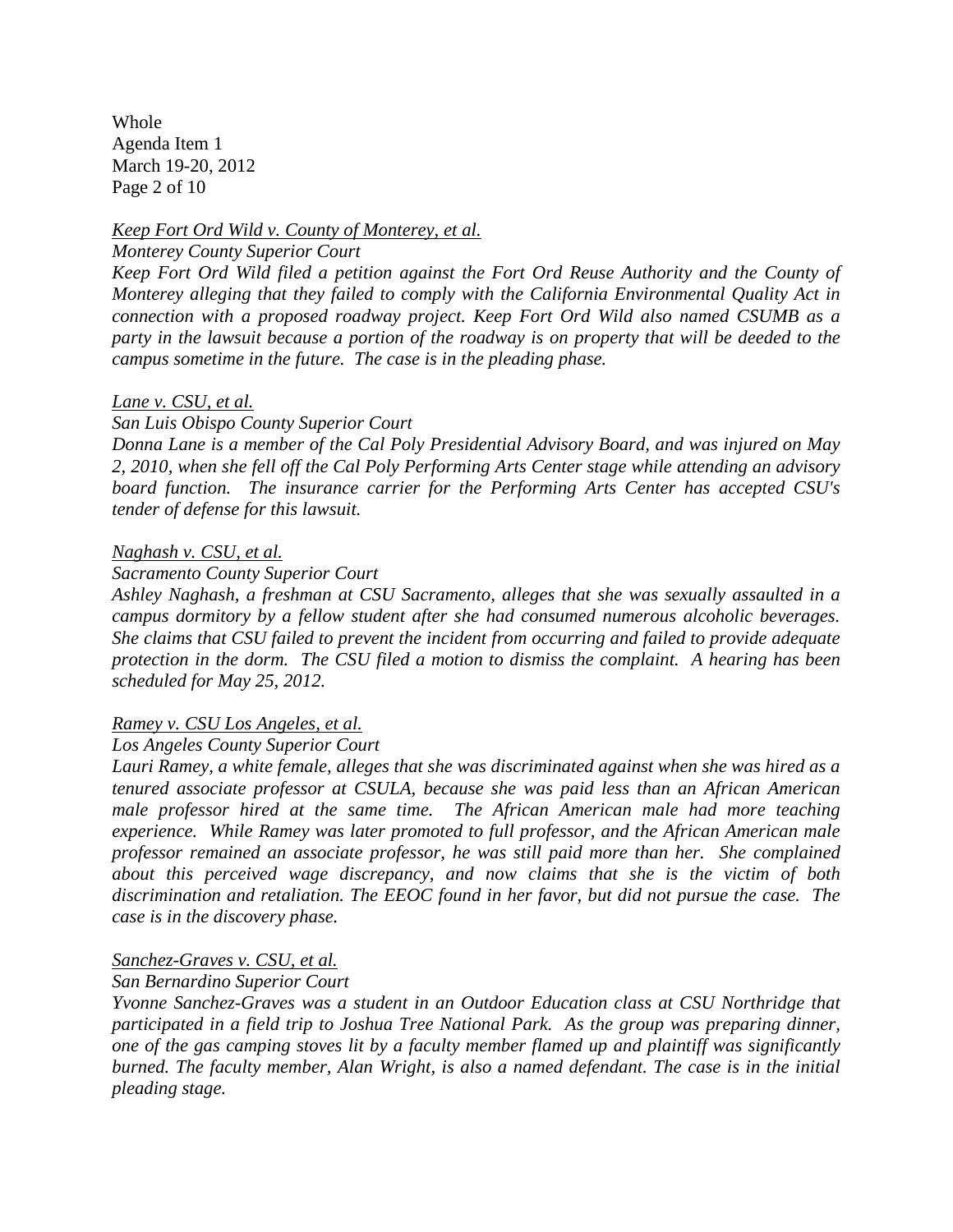Whole Agenda Item 1 March 19-20, 2012 Page 3 of 10

#### **Construction Cases**

University Marelich Mechanical, Inc. v. PCL Constructions Services,

Ventura County Superior Court

CSUCI has a technology infrastructure improvement contract with PCL Construction Services. The mechanical subcontractor - UMM - has filed action against PCL for \$1.7M in cost overruns. PCL cross-complained against CSU claiming it is the responsible party, despite PCL's contractual responsibility if the project cost exceeds the bid amount. CSUCI did not authorize the challenged additional costs. *The cost overrun claim has been settled by CSU paying PCL \$600,000; the only remaining issue is PCL's claim against CSU for allegedly improperly withholding contractual payment to cover flood damage that CSU alleges UMM caused. The case is set for trial on August 6, 2012*

#### **Employment Cases**

Brown v. CSU, et al.

Court of Appeal

Auwana Brown, a former Fresno State police officer, settled a sexual harassment lawsuit against the University in 1998. As a part of the settlement, Brown agreed to a future resignation after she vested in the state retirement plan (i.e., by August 31, 2000). After a large verdict in another Fresno State police department case was entered on August 11, 2000, Brown asked to unilaterally rescind her resignation less than two weeks before it was to become effective. The campus denied her request. Brown petitioned the State Personnel Board to reinstate her. The SPB refused, and Brown then petitioned the court to order the SPB to set aside her resignation. The court instead sent the case back to the SPB for further findings. After three years of inactivity, the SPB issued a second decision denying Brown reinstatement. Brown also filed a civil suit for damages. Both cases were consolidated, but her civil suit was stayed while Brown further challenged the SPB's decision.

In November 2008, the court denied Brown's (second) petition to set aside her resignation. Brown claimed in her lawsuit for damages that the term in her settlement agreement that bars her reemployment is in violation of public policy.

CSU filed a challenge to the legal sufficiency of her civil claim. The court imposed a further stay of the proceedings, and ordered Brown to appeal the November 2008 writ decision before any ruling would be made on her claim for damages. The court of appeal denied Brown's request. The trial court then granted CSU's legal challenge to the sufficiency of Brown's remaining claims, dismissing the case. Brown filed an appeal of the trial court judgment. *On January 27, 2012, the Court of Appeal affirmed the judgment in CSU's favor. This concludes the matter.*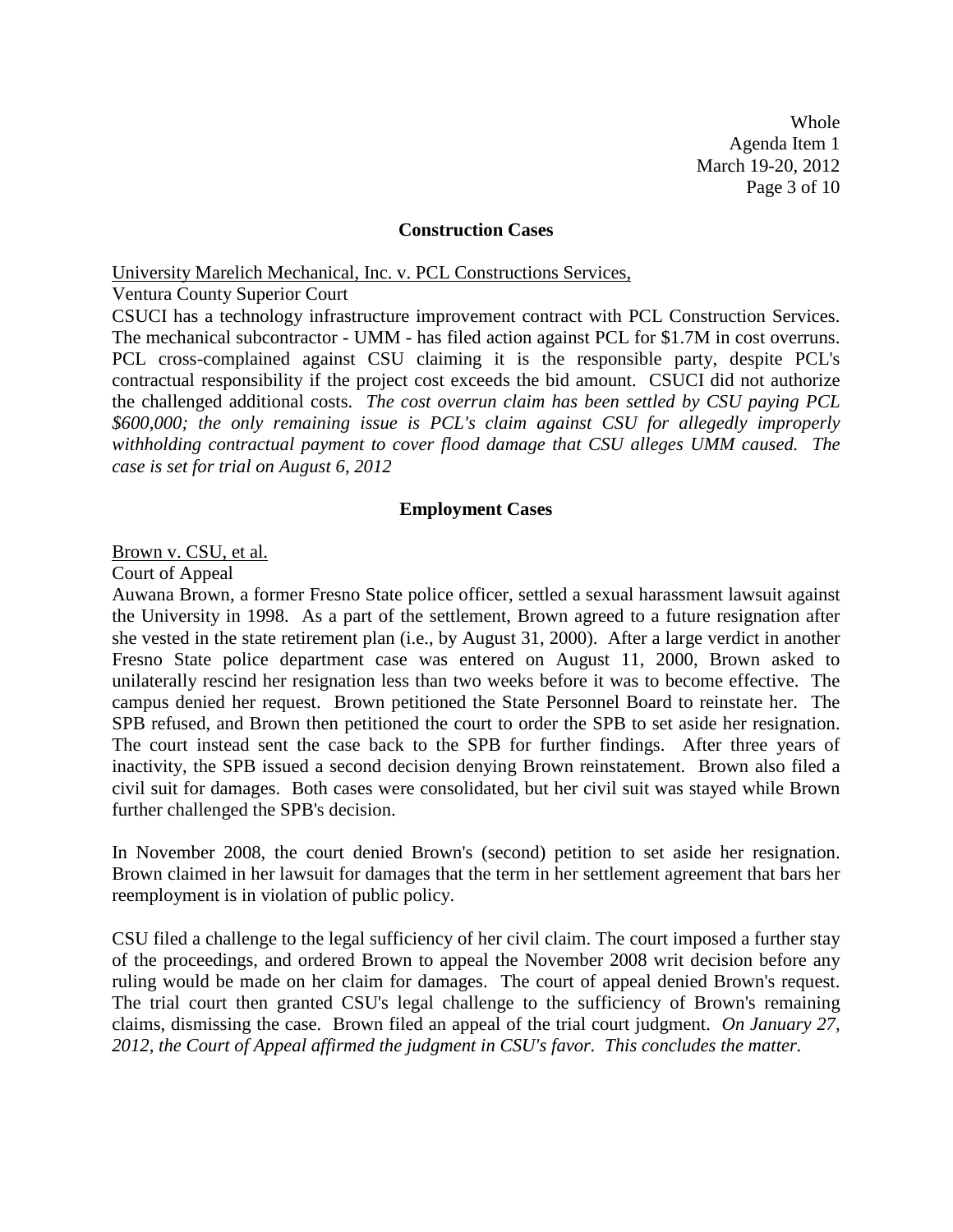Whole Agenda Item 1 March 19-20, 2012 Page 4 of 10

Lane, et al. v. CSU, et al. Los Angeles County Superior Court

Brian Lane and Michael Pounds are tenured faculty in the Long Beach Film and Electronics Art Department. Both Lane and Pounds allege they were defamed and retaliated against for their involvement in various department issues, including making complaints about other colleagues' alleged fraudulent credentials and both also claim to have been improperly accused of financial fraud. Lane alleges the Masters of Dramatic Writing program he founded has been improperly singled out for possible elimination on budgetary grounds. Pounds, a 61 year old African-American with a partial permanent disability resulting from falling out of a window on campus in 2006, alleges he has been subjected to numerous acts of discrimination based on his age, race and disability, including being appointed as department chair for only one-year rather than a three-year term. *Lane has been served with a notice of dismissal from employment based on his financial misdeeds, including imposing extra fees on students in his classes. He has appealed to arbitration under the faculty contract. Both plaintiffs have now agreed to dismiss their lawsuit voluntarily.*

## Mattiuzzi v. CSUS, et al.

### U.S. District Court, Sacramento

Cici Mattiuzzi is the Director of Career Services in the College of Engineering and Computer Science at CSU, Sacramento. In 2009 she filed a previous lawsuit against the University under various theories, including gender discrimination. That case was settled. Mattiuzzi now alleges she was retaliated against for filing her first lawsuit, in that she was excluded from meetings, denied office space, and subjected to other unfair actions. The case is in the discovery phase.

## Noori v. CSU, et al.

## San Luis Obispo County Superior Court

Mohammad Noori was Cal Poly's Dean of the College of Engineering until June 2010, when he was non-retained and exercised his retreat rights to a faculty position. Noori claims he was removed as dean because of his race/national origin and religion, and was retaliated against because he complained about discrimination. He further alleges he was defamed by Cal Poly employees because of his involvement in a partnership between Cal Poly and a Saudi Arabian University, and that Cal Poly did nothing to stop this defamation. Noori states claims against CSU, Provost Koob and a Cal Poly faculty member (Menon). The case was transferred to San Luis Obispo County Superior Court. *It is in the discovery stage.*

#### Riolli v. CSU, et al.

#### Sacramento County Superior Court

Laura Riolli is a faculty member at CSU Sacramento. Following a similar and successful claim brought by one of her Business School colleagues, Riolli alleges violation of the California Equal Pay Act because she makes less money than the males in her department, which she claims has been a discriminatory practice since 2002. The case is in the discovery phase.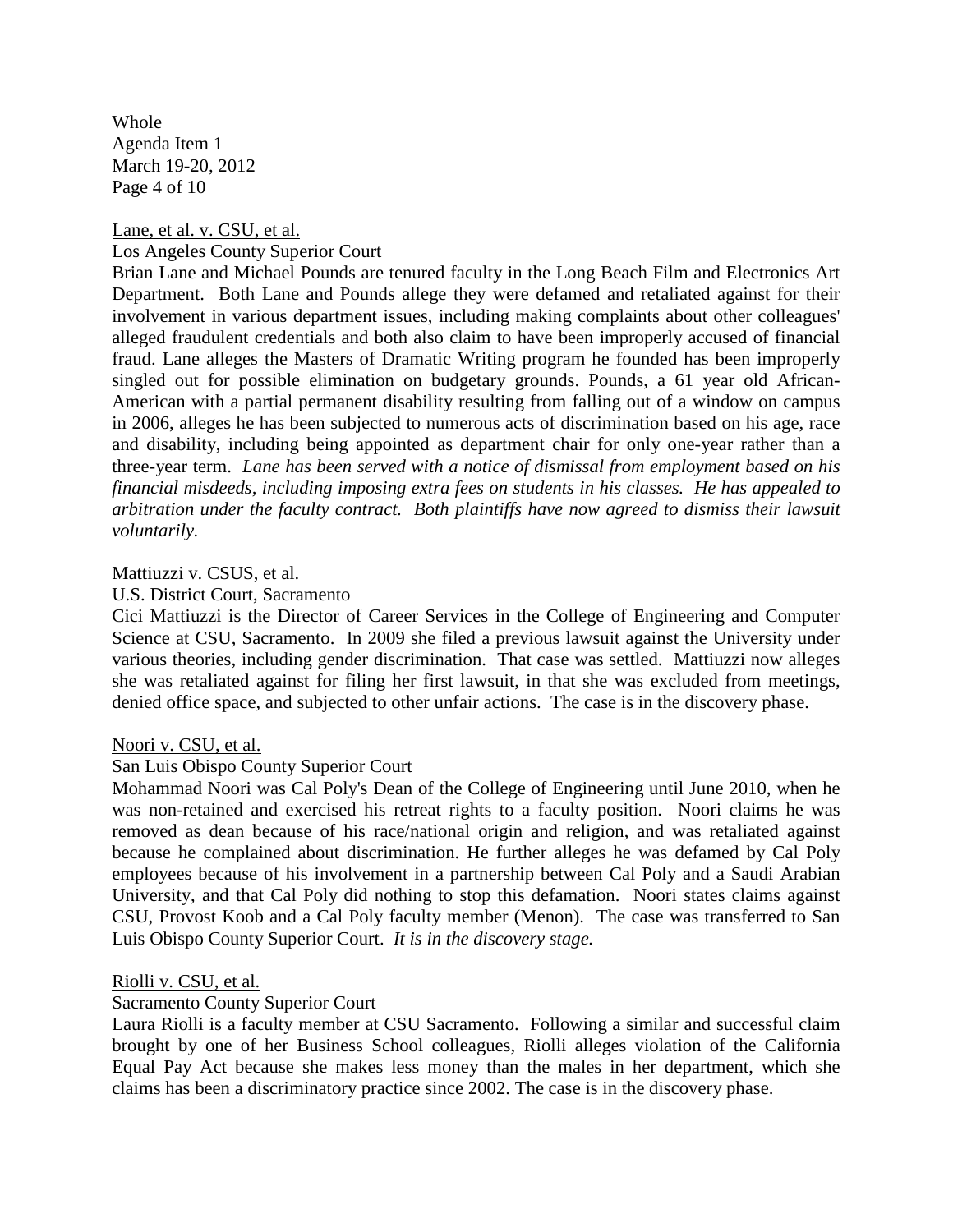Whole Agenda Item 1 March 19-20, 2012 Page 5 of 10

Schulter v. CSU, et al.

U.S. District Court, San Jose

Martin Schulter, the former SJSU Director of Disability Services, filed this lawsuit for damages against SJSU and the administrator who made the decision to non-renew his employment, alleging that this decision was based on his disability and was in retaliation for his work on behalf of disabled students and employees. The case is in the discovery stage, *and has been ordered to mediation in June 2012.*

#### Washington v. CSU, et al.

Ventura County Superior Court

Eddie Washington, the former AVP of Human Resources at CSUCI, filed suit against the CSU and its former Vice President for Business and Administration, for whistleblower retaliation, after being reassigned to be the campus EEO officer. The reassignment was the result of long standing performance issues. Washington claims to have blown the whistle on an alleged violation of travel reimbursement policy. *The case has settled for \$250,000, and Washington's resignation.*

### **Environmental Cases**

City of Hayward v. CSU

Court of Appeal

The City of Hayward filed a CEQA challenge to the 2009 CSUEB Master Plan Environmental Impact Report, claiming, among other things, that the University failed to adequately analyze impacts on public services, including police, fire, and emergency services. The City specifically demands that the University provide funding for additional fire facilities.

The Hayward Area Planning Association and Old Highlands Homeowners Association, two local residential homeowners' associations, filed a second CEQA challenge to the 2009 CSUEB Master Plan EIR, alleging shortcomings in nearly every aspect of the environmental findings, with a particular emphasis on the University's alleged failure to consider bus and other improvements to public transit access to the campus.

On September 9, 2010, the trial court ruled in favor of the petitioners on nearly every issue and enjoined the University from proceeding with construction. The University appealed. *The matter has been briefed.*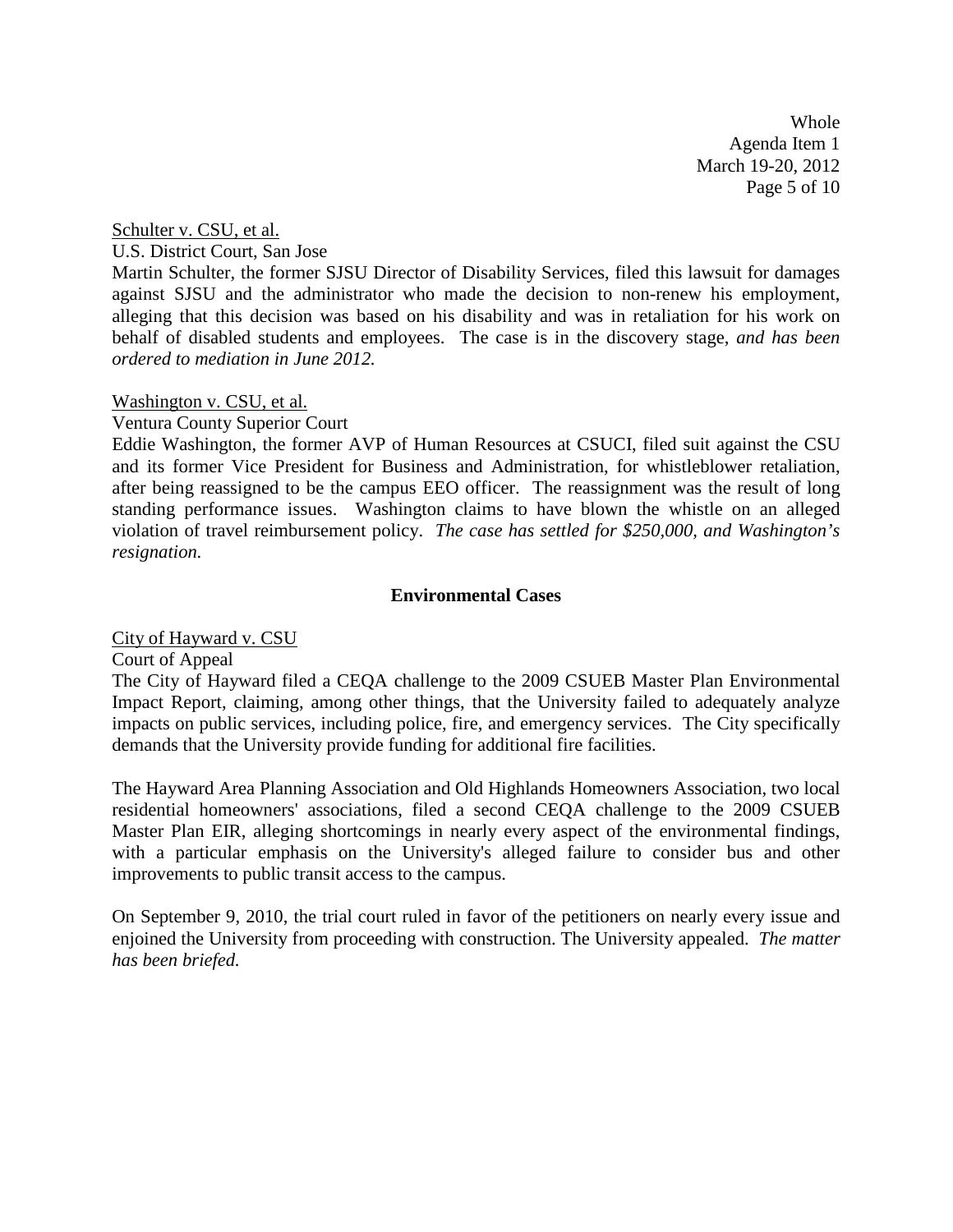Whole Agenda Item 1 March 19-20, 2012 Page 6 of 10

City of San Diego, et al. v. CSU SDMTS v. CSU, et al. SANDAG v. CSU, et al. Court of Appeal

The EIR for the 2005 SDSU Master Plan was challenged in three lawsuits filed by the City of San Diego, Alvarado Hospital and Del Cerro Neighborhood Association, each alleging the EIR did not adequately address necessary mitigation measures The Alvarado lawsuit was dismissed. After the Supreme Court's City of Marina decision, SDSU prepared a revised 2007 Master Plan EIR that was challenged again by the City of San Diego, the San Diego Metropolitan Transit System and the San Diego Association of Governments. Each alleged that the EIR did not adequately address necessary mitigation measures and that the CSU must fund all mitigation cost, irrespective of Legislative funding. The Del Cerro lawsuit and these three lawsuits have been consolidated.

In February 2010, the court denied the challenges to SDSU's 2007 Master Plan EIR, finding that CSU met all of the requirements of the City of Marina decision and CEQA by requesting Legislative funding to cover the cost of local infrastructure improvements. CSU is not required to fund those projects on its own, or to consider other sources of funding for them. The decision also held that the EIR properly considered potential impacts, was supported by substantial evidence, that CSU properly consulted with SANDAG, and that petitioners were barred from proceeding on the issue of other sources of funding because it was not raised by them in the underlying administrative proceedings. The City of San Diego, SANDAG and MTS appealed; Del Cerro agreed to dismiss its lawsuit in exchange for CSU's waiver of costs.

*On December 13, 2011, the Court of Appeal reversed the trial court's decision and ordered the Master Plan be vacated. CSU has petitioned the Supreme Court to review the case.*

## LandValue 77, et al. v. CSU, et al.

#### Fresno County Superior Court

LandValue 77, a private business entity in Fresno, filed a CEQA challenge to the Campus Pointe project, together with a claim of conflict of interest involving former Trustee Moctezuma Esparza, whose company was slated to operate a movie theater in the project. In July 2009, the court determined that the environmental impact analysis for Campus Pointe is in full compliance with CEQA, except for additional analysis required on overflow parking and traffic, and certain water and air quality issues. The court also determined that because former Trustee Esparza had a financial interest in a sublease between Maya Cinemas and Kashian Enterprises, the developer on the project, an irresolvable conflict of interest existed when the Board took the vote on the Campus Pointe EIR, and the theater sublease must be voided as a result. LandValue appealed the trial court's ruling.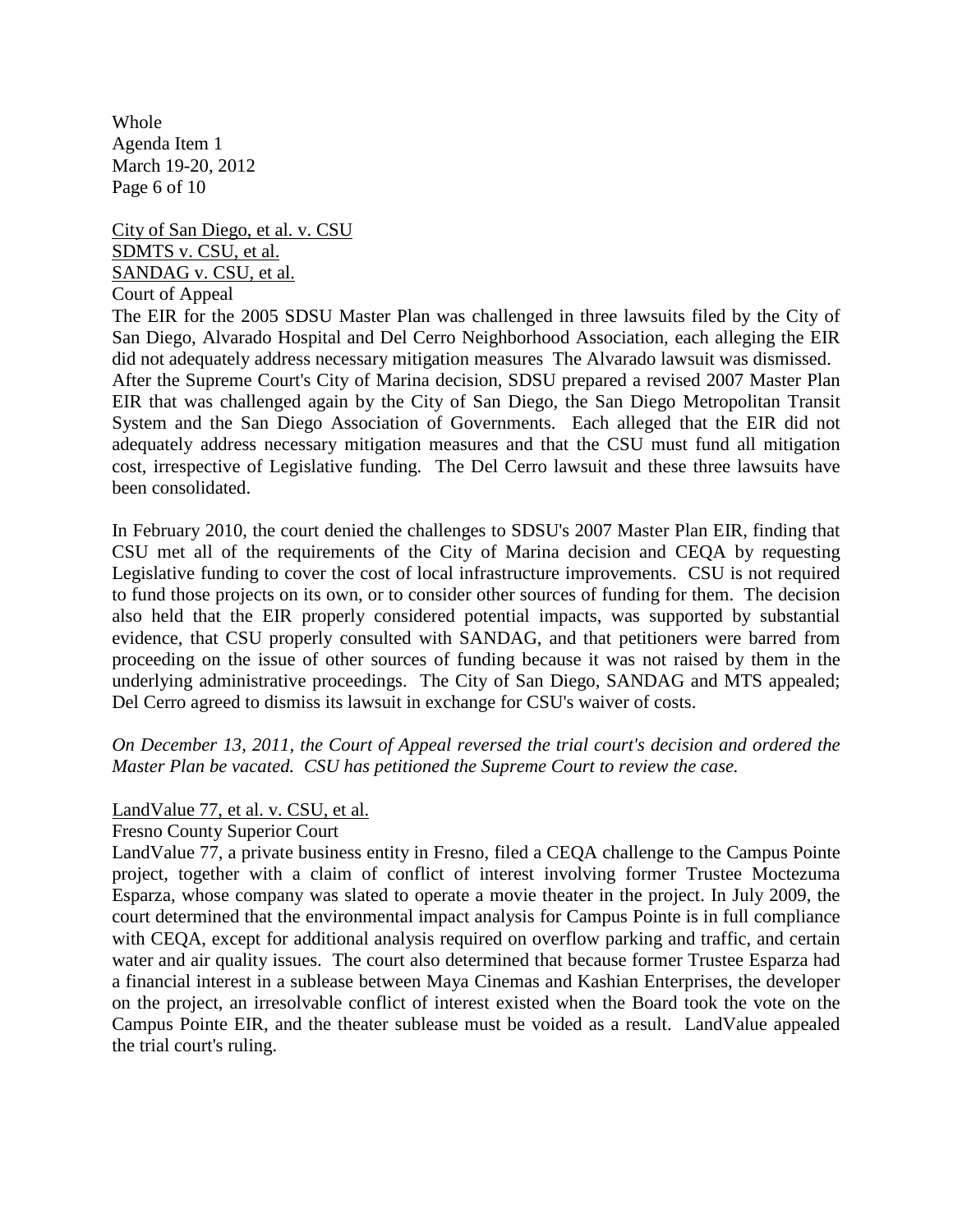Whole Agenda Item 1 March 19-20, 2012 Page 7 of 10

In February 2011, the appellate court ruled that voiding the Esparza theater sublease was a sufficient remedy to address the conflict of interest issue. The court formally set aside the EIR, and did not expand the scope of the required environmental review. The University was given an opportunity to fix the original three deficiencies identified by the trial court and reissue the EIR. The request for an injunction against construction while those corrections were made was denied.

A revised EIR addressing the court's concerns was circulated for public review and approved by the Board in November 2011. LandValue had requested attorneys' fees and costs as the prevailing party in this matter. Finding that LandValue had pursued this action for primarily its own financial interests, and not for the benefit of the public, the court denied LandValue's request.

*In February 2012, the trial court found CSU had addressed all CEQA issues. LandValue has appealed the attorney fees decision.*

# **Personal Injury Cases**

Baird-Olson v. Fernandez, et al.

Los Angeles County Superior Court

Karren Baird-Olson, a 74 year old Associate Professor of Sociology, alleges that while she was participating in a March 4, 2010 demonstration at CSU Northridge protesting student fee increases, certain CSUN and LAPD officers knocked her to the ground, broke her arm and stomped on her chest in the course of moving in to arrest a fellow protestor. She asserts causes of action for excessive force, and assault and battery. The case is in the discovery phase. *Trial has been set for September 17, 2012.*

## Nelsen v. Cal Poly Foundation, et al.

San Luis Obispo County Superior Court

Plaintiff Nicole Nelsen, a Cal Poly student, suffered serious knee and leg injuries when a cow pinned her against a metal rod inside of an artificial insemination unit. The insemination was part of an instructional activity. Nelsen was allowed to participate even though she was not enrolled in the course. In this lawsuit, she alleges negligence and premises liability against both CSU, and the Cal Poly Corporation which owned the cow. The case is in the discovery phase.

#### Ridgeway v. Board of Trustees of the CSU, et al.

## Los Angeles County Superior Court

On January 17, 2010, ten year old Joshua Ridgeway attended a performance by a third party vendor, Clown Action Productions, at the Carpenter Performing Arts Center on the Long Beach State campus. As the performance was coming to a conclusion, the performers invited the children in the audience to approach the stage to catch streamers that were being thrown by the clowns. When Joshua did so, a wooden barricade that surrounded the stage gave way and he fell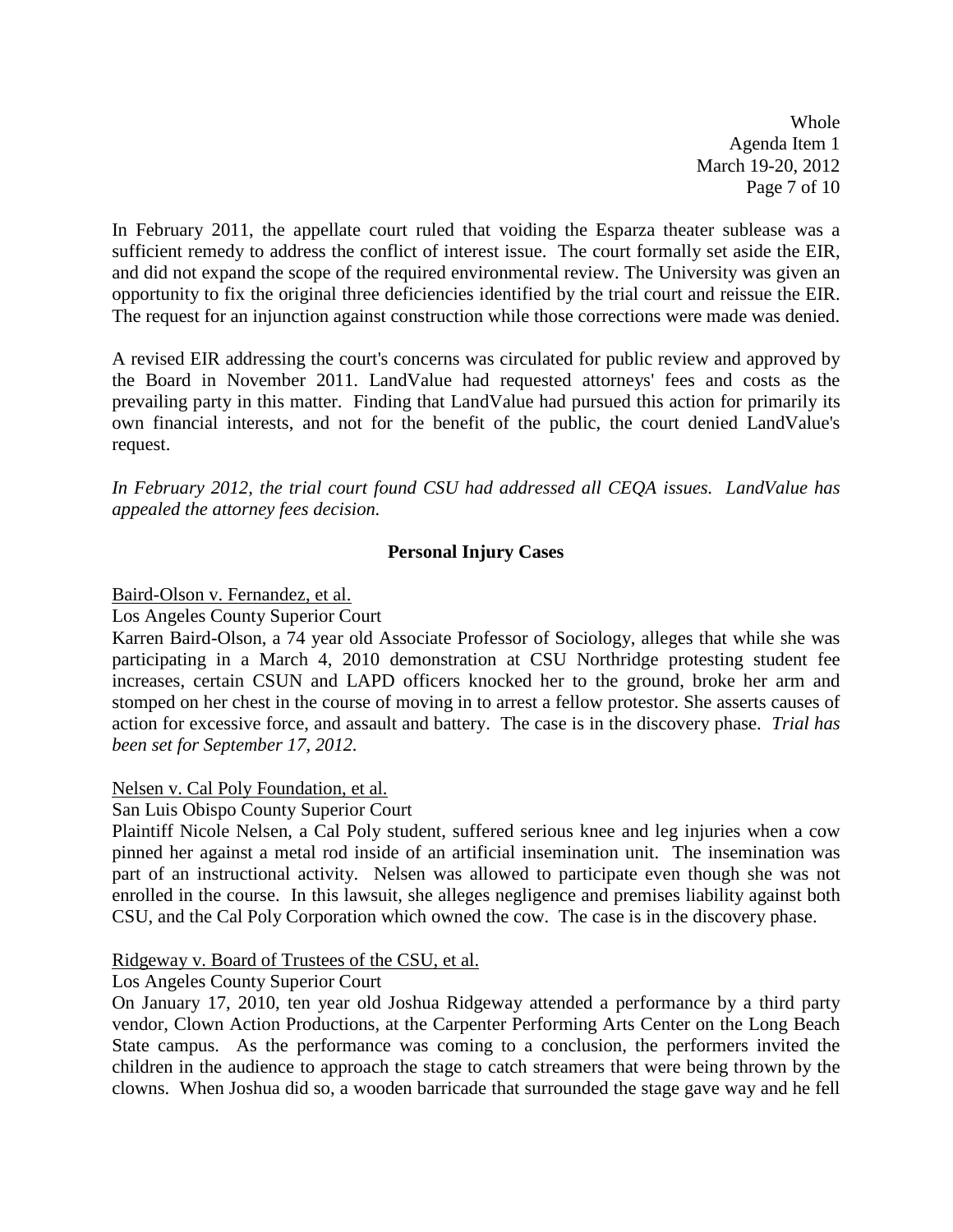Whole Agenda Item 1 March 19-20, 2012 Page 8 of 10

approximately 10 feet to the concrete floor of the orchestra pit. Joshua was admitted to the pediatric intensive care unit with significant head and face injuries. He is being treated by various specialists. Joshua appears to be making good progress and was able to return to school within a few weeks of the accident. The contract with Clown Action Productions does not require indemnification for personal injuries during their event and states instead that the Carpenter Center is responsible for providing liability insurance through the CSU risk pool. Even though the Carpenter Center, which is operated by the campus Foundation, had that coverage in place, this action will be defended by the CSU because the Long Beach campus constructed the allegedly defective wooden barricade long before the Foundation took over the operation of the Carpenter Center. This case is in the discovery phase.

*At a February 21, 2012 mediation, plaintiff produced an expert report alleging significant ongoing expenses for vocational and rehabilitation services. The parties have agreed to reconvene the mediation in sixty days.*

## Sandford v. Louis, et al.

### Court of Appeal

Nicholas Sandford, a member of the 2008 SDSU football team, filed this action against former teammate Louis, CSU, and former head football coach Long for battery, negligent supervision and intentional infliction of emotional distress. The action arises out of an altercation between Sandford and Louis, which culminated in Louis attacking Sandford in a meeting room at the SDSU athletic center. Sandford suffered a concussion, ruptured eardrum and facial injuries. In March 2010, Louis pled guilty to misdemeanor battery in a separate criminal action. In October 2010, the court dismissed CSU from the lawsuit. In January 2011, the court dismissed former Coach Long from the lawsuit. The court entered judgment in favor of CSU and Long. Sandford and Louis settled the remaining litigation for undisclosed terms. In March 2011, Sanford appealed the judgment in favor of Long. Appellate briefing is complete.

#### Steward v. Guseman

## San Diego County Superior Court

Norma Steward alleges that Dennis Guseman, an employee of CSU San Marcos, struck her and her husband with his car while they were walking in an intersection. Steward suffered severe injuries and her husband died. Guseman was driving to meet friends for breakfast. Steward contends that he was acting in the course and scope of his employment. *On December 5, 2011, the court granted summary judgment in favor of CSU. Steward has indicated that she plans to appeal.*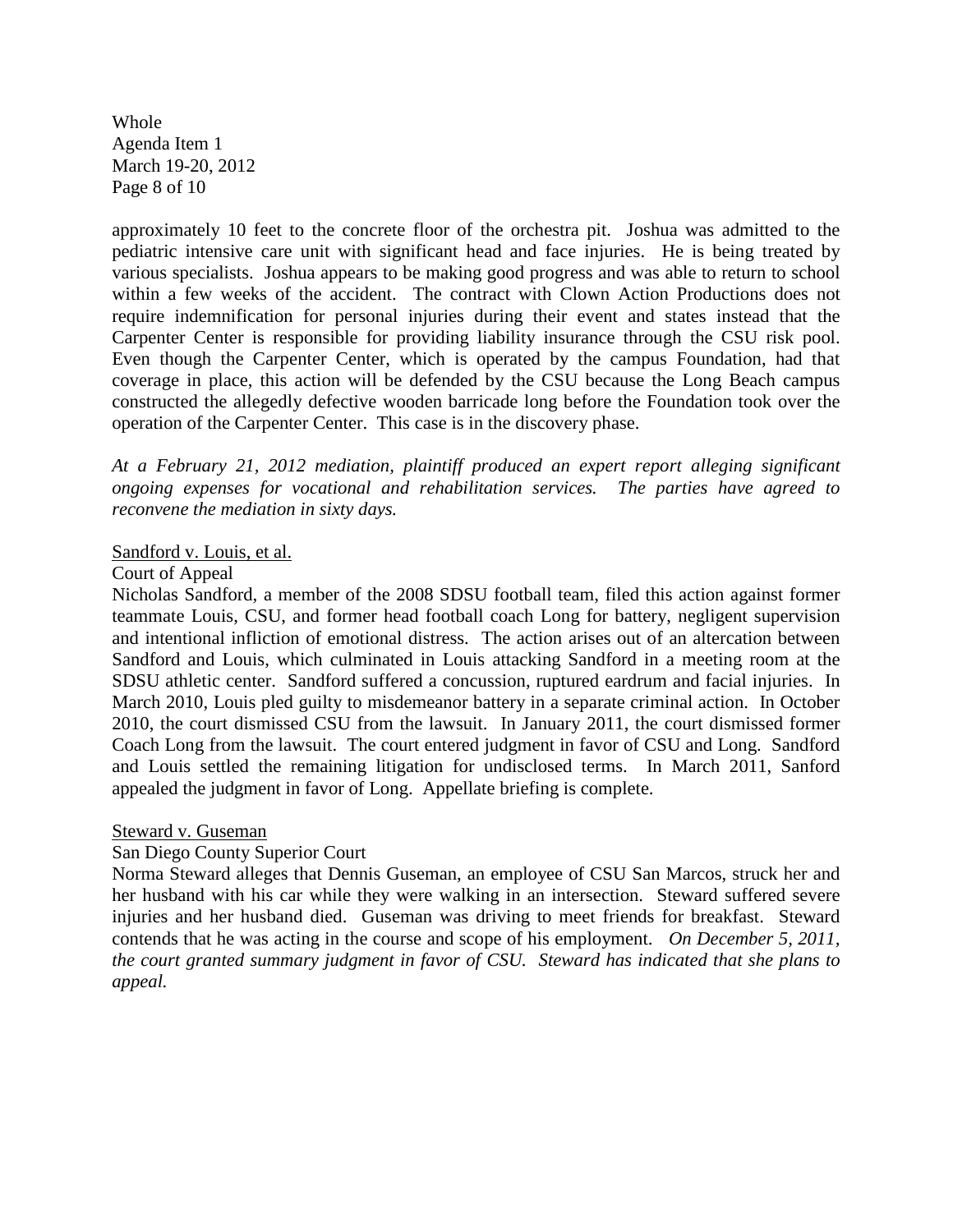Whole Agenda Item 1 March 19-20, 2012 Page 9 of 10

#### **Student Cases**

# Alpha Delta-Chi-Delta Chapter, et al. v. Reed, et al.

9<sup>th</sup> Circuit Court of Appeal

A group of Christian student organizations and students at the San Diego and Long Beach campuses sued under various legal theories to challenge the constitutionality of the CSU antidiscrimination policy, which refuses recognition of student organizations that discriminate on the basis of religion, sexual orientation or marital status. The plaintiff groups exclude non-Christians, homosexuals and others from joining or becoming officers. They allege that their First Amendment rights of freedom of religion and association trump CSU's anti-discrimination prohibition, and that they must be recognized and provided full access to University facilities. The court denied plaintiffs' motion for a preliminary injunction, and both sides filed summary judgment motions. In 2009, the court found CSU's non-discrimination policy constitutional, and granted CSU's summary judgment motion. Plaintiffs appealed. In 2010, the United States Supreme Court affirmed a judgment upholding a similar University of California policy.

On August 2, 2011, the Ninth Circuit Court of Appeals issued a ruling affirming that CSU's nondiscrimination policy is constitutional. The court also remanded the matter back to the trial court to examine whether the campus evenhandedly applied the policy to other student groups. *Plaintiffs filed a petition for review with the United States Supreme Court. The Court is not expected to address the petition in the current term.*

#### Donselman, et al. v. CSU

#### San Francisco County Superior Court

Five students brought this class action to challenge the state university fee and non-resident tuition increases, and the Graduate Business Professional fee, from Fall 2009. The court granted plaintiffs' motion to certify two subclasses that exclude four campuses where fees were posted late and students who received financial aid to cover their increased fees. The two subclasses consist of approximately 175,000 students (down from over 400,000). CSU filed writs in the court of appeal and the California Supreme Court to challenge the class certification decision. Both were denied.

*Notice of the litigation has been provided to the class members. Plaintiffs recently changed their legal theories to add alternative contract formation arguments. In light of the changes, CSU filed a motion to decertify the class, which will be heard on March 23, 2012. The case remains in the discovery phase.*

#### Howard v. CSU, et al.

### Santa Clara County Superior Court

Courtney Howard, a former San Jose State University student, filed this lawsuit for damages against SJSU and several SJSU employees, alleging that they failed to protect her and take